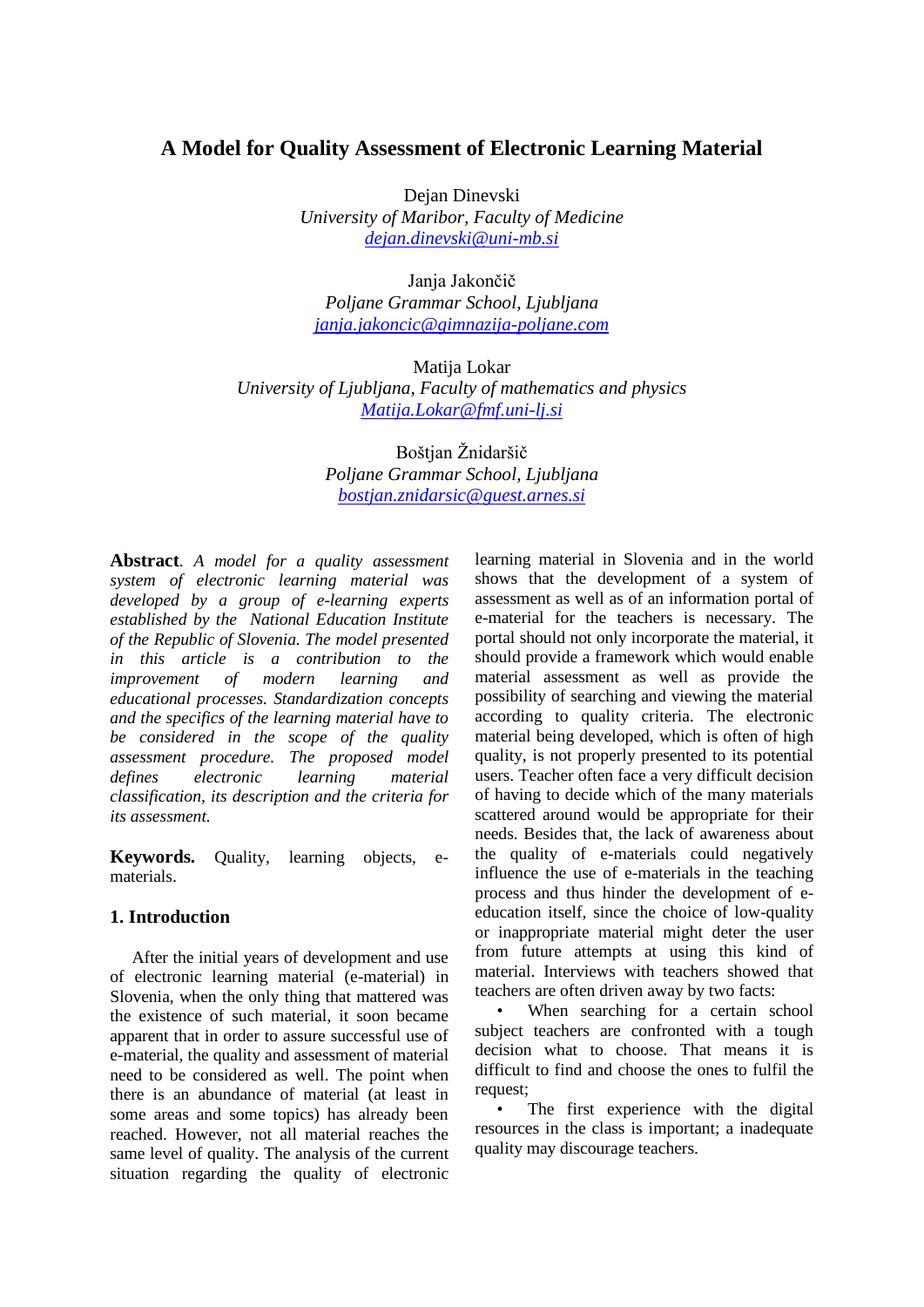Electronic learning material needs to be accumulated, described (the metadata transcribed), and evaluated with the help of an appropriate evaluation system. This would ensure a higher level of quality and promote the use of electronic learning material in Slovene schools. At the same time a system of quality assessment would motivate the authors of such material to use a standardized method of transcription and produce materials of higher technical and content quality based upon recommendations received through the assessment.

The development of a system with which quality electronic learning materials could be developed, would at the same time enable the development of a system of certification of learning materials. A group of qualified assessors and evaluators would use known and accepted criteria to assess the quality of the electronic learning material presented. Quality material would be awarded a certificate of quality. Such a certificate would have to incorporate several alternatives – a label meaning that the material meets certain basic standards regarding quality, a label meaning that the material is of high quality and its use recommended, a label meaning that the material is of the highest quality among the material assessed within a certain segment and a certain time span., … An appropriate environment, e.g. a portal, would provide the teachers a clear and simple access to desired quality electronic material.

## **1.2. Development**

For this purpose a group of e-learning experts for the implementation of a quality assessment system for the evaluation of electronic learning material was established at the National Education Institute of the Republic of Slovenia. The basic objectives of the group were as follows:

To collect the experience of home and foreign establishments that already use a quality assessment system to evaluate their electronic material

• To form an information access point in the form of a portal, where quality electronic material could be accessed

• To implement an appropriate evaluation system and then a certification system of electronic learning material

• To spread awareness of quality of electronic learning material.

On the basis of analysis of good practices and taking in account the existing standards in eeducation the group has synthesized the findings and prepared recommendations for the descriptions of learning materials in Slovenia, prepared directions of assessment of electronic learning materials, prepared an assessment system for the establishment of quality of electronic learning materials and drawn up a proposal of a web service for the collection and evaluation of quality electronic learning material and the assessment of the same [1].

# **2. Findings**

## **2.1 Required collection of e-material**

The group has ascertained that a large number of electronic learning materials has already been collected and is available on different portals (e.g. the portal of Slovene educational network [2]). Unfortunately this material is not accompanied by uniform metadata, let alone do the data follow one of certified standards for the description of learning material. Therefore it is assumed that the existing materials should be reassessed or the tools developed with which their metadata could be appropriately transformed according to a standardized method of description chosen. It became apparent that it is first necessary to establish what kind of collection of learning materials is required in the Slovene educational area prior to the implementation of an appropriate material evaluation system itself. It has been ascertained that a large number of materials is desired and that the materials should be legalized, uniformly described and appropriately labelled according to their level of quality. The materials that have not been assessed yet should also be labelled. The labels themselves will of course only be significant if the recommendation carries value and is accepted by experts and users alike. Further development should include the opinions and evaluations of the users, but at least at the very beginning the assessment should only be conducted by known, specially chosen experts.

## **3. Hierarchical structure of the material**

It is interesting that at the beginning it took quite a long time to ascertain the criteria for the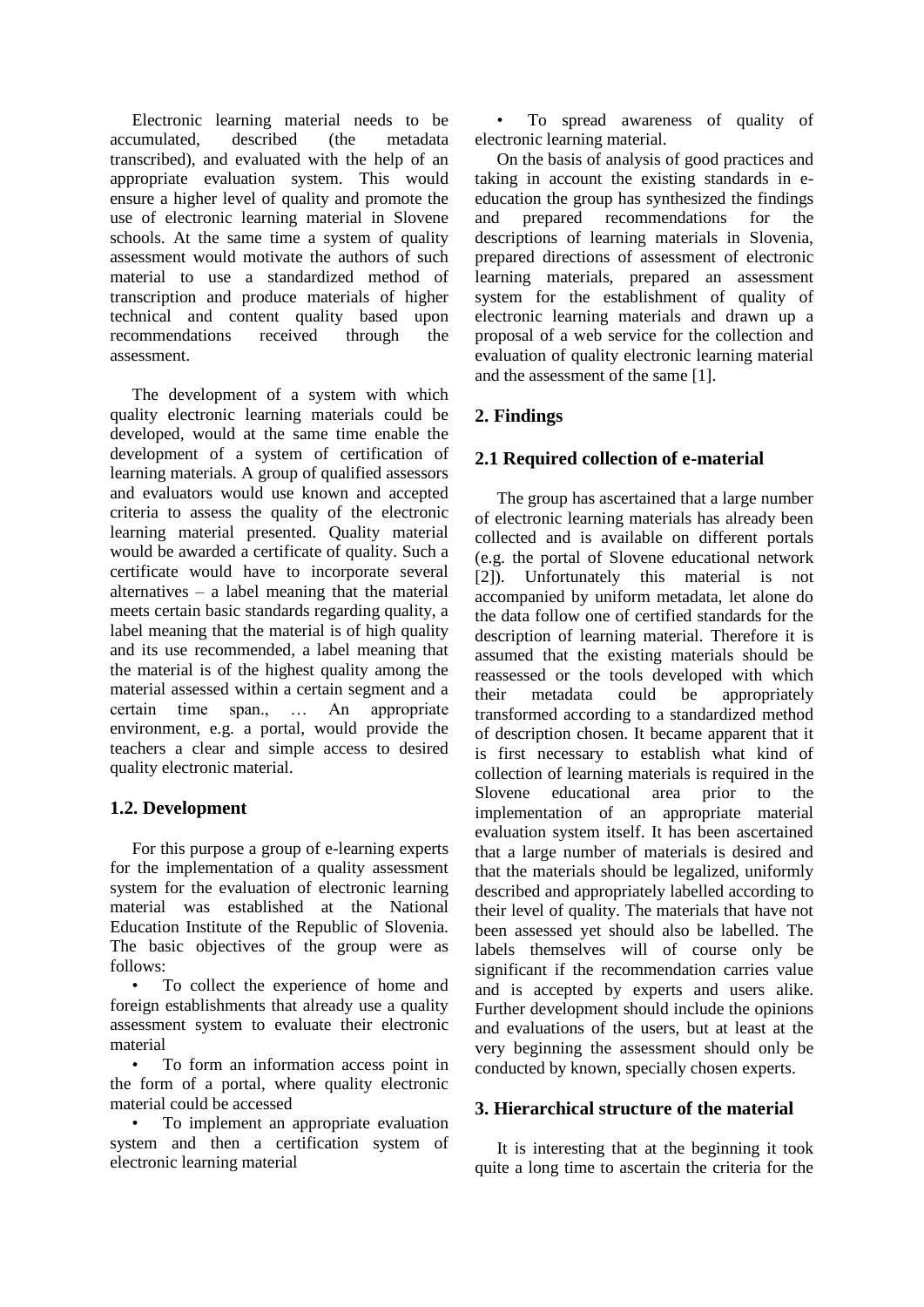hierarchical structure of the learning material. If the highest possible level of applicability is to be achieved, the hierarchical structure should primarily reflect the practical use of the materials and on the other hand encourage the use of the existing material as parts of newly produced material.

## **3.1. Types of material**

For the use of the future electronic learning material assessment system three types of electronic learning material have been defined [1].

The following types of learning materials are proposed:

- Technical parts
- Learning units
- Learning entities

Technical parts consist of

- Text
- Picture
- Animation
- Video
- Sound record

• Programme supported presentation of the contents,

that is, of one of each of the components or of a desired combination of one or more types enumerated above. MIME [3,4] and ISO [5] standards have been applied.

If the technical unit is equipped with a description of the didactical aim it is called Learning Unit. This is the most useful material and usually made by an ICT expert teacher. Such units are usually available on the Internet. Many of them are not stored in a proper database and accompanied by relevant metadata. They are often used only by their authors.

Learning entity is a set of learning units with a proper description of the learning path that is a more complex learning material, usually made by a group of ICT professionals based on scenarios prepared by teachers. Such types of materials are usually used by advanced users in e-learning with or without help of a tutor for a longer period.

## **4. Description**

Regarding the present solutions in similar projects and the possibilities of future connections with EUN Schoolnet [6] our solution followed SCORM / LOM [8], [9] and Dublin Core Metadata [10] and solutions based on them in the CELEBRATE [11] project. In spite of the fact that SCORM and LOM [8,9] are not defining the description of technical parts we still think that they should be described and evaluated. As we assume that most of the material will be free to use (under sort of Creative Commons licence [CCl - 12]) So a lot of tehhnical parts will be reused in several learning units – why to describe them many times. Also we think that adequate quality of technical parts is also necessary and should be evaluated separately.

The descriptions of the materials are comprised of essential and nonessential components. Each of the materials is gradually described; essential common data are required for each description: the name of the material, the title of the material, the applicant of the material, the author of the material, copyright, a short description, the date of the production of the material, the date of entering the material, the type of the material (technical, unit, entity). Further description of the material differs according to the type of the material. Technical parts are further described by naming of all of the comprising types, the size of the material, keywords, classification of the technical parts is awarded, and an annotation of the (non)existence of a technical evaluation added. Technical parts do not need to be evaluated for content. Learning units and entities are further described by the purpose of the material, the equipment necessary to use the material, the duration of the learning process, a list of technical part labels or unit labels, copyright, classification according to year plan, keywords, status of assessment, and two evaluations – of technical merit and of content and didactical merit.

Appropriate descriptions would provide a quality catalogue of electronic learning material, which should conform to the year plan. Regarding the proposed material hierarchical structure, the catalogue should enable the searching in several categories: year plan, type of material, and all other keys defined in accordance with the material description standards.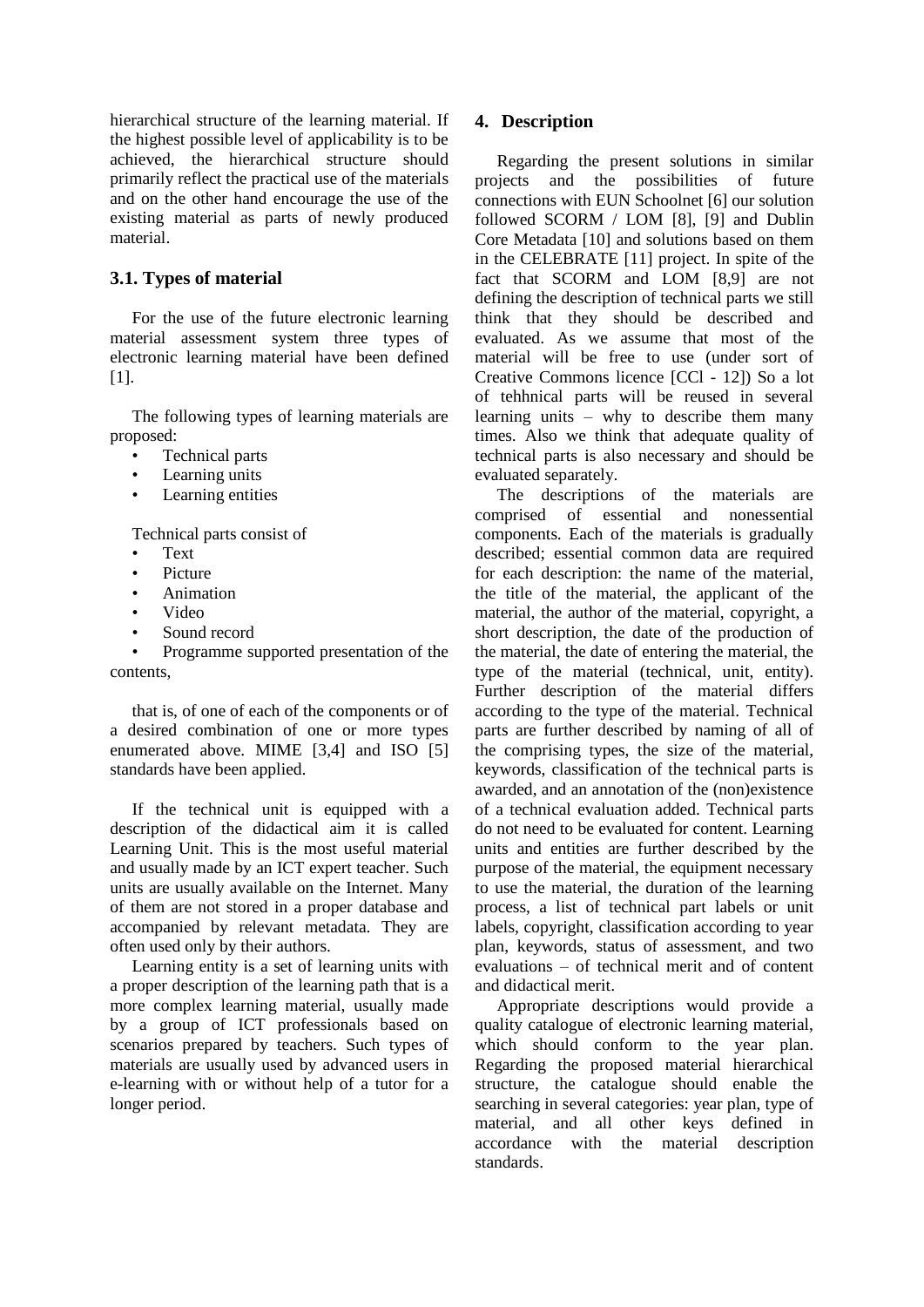## **5. Quality and certification**

On the basis of own experiences and potential users (experienced teachers, N=37) interview about their requirements we proposed the following evaluation levels of electronic learning material:

• **applied** – a user applies material that seems generally interesting

sifted – electronic material that has appropriate content and is appropriately described and has been chosen on the basis of different indicators (statistics, polling, recommendations)

• **evaluated** – materials that have gone through the evaluation system and have thus been evaluated according to technical (computer, design, user) and content (factual credibility, expert, content, didactics) merits

**certified** – materials that have gone through evaluation procedures and have proven to be of the quality demanded in electronic material. In general, electronic material has to undergo similar procedures as comparable classic material if it is to be certified as a learning aid, textbook, or supplementary material.

For the certification of the materials the following systems need to be implemented:

• Material description system

• Technical and content merit evaluation system

Later it would be sensible to upgrade the former with:

- User evaluation system
- Certification labels system

Such certification of material is necessary for the spreading of good practice and result implementation. For this process quality assessment of electronic materials is necessary. This is quite a complex procedure in itself. In the course of their work, the group did not come upon a similar system; therefore the following proposals are based on the results of their work.

It has to be determined who and of course when and how is to award certificates (website logo). The number of users of a certain site can be a criterion for the material evaluation, but at the very beginning it should primarily function as an indicator which materials need to be evaluated first. Materials could also be evaluated on the basis of a claim of the applicant. If the applicant already provides a suitable evaluation

system, the evaluation can be considered in the procedure and needs only to be appropriately adapted to the standards of the environment.

### **5.1. Evaluation procedure**

The following phases are proposed:

• Defining acceptable materials

• Quality evaluation of the acceptable materials

• Incorporation of user evaluation in the evaluation process itself

In our opinion it is probable that the last two phases will be intertwined or the last phase might even precede the second one, since quality will thus be confirmed through the use and will also be reflected in the use of a certain electronic material itself. However, several issues need to be considered regarding user evaluation. They differ to a large extent and comprise such factors as the subjective value scale of a user, his or her experience, anonymity, as well as the number of comments directed towards a certain material.

In the first phase, when the actual acceptability of the materials is evaluated, the following scale of criteria for quality evaluation is suggested:

The material is described with all the essential metadata originating in recognised standards and supplemented with the needs of the local environment

• A positive technical evaluation

• A positive evaluation of content and didactical merit.

### **5.2. Evaluation**

In the course of evaluation two basic aims are followed:

• To assist the users of different materials treasuries in the selection of appropriate material

• To motivate authors for the production of higher quality materials through awarding quality labels

It is proposed that e-material be evaluated according to the following elements:

#### **Technical implementation and compatibility evaluation**

Those elements of e-materials are to be focused upon that specifically determine the quality of production, installation, upgrading, and uninstallation in different systems and environments: availability of learning materials, installation / use preparation, registration,